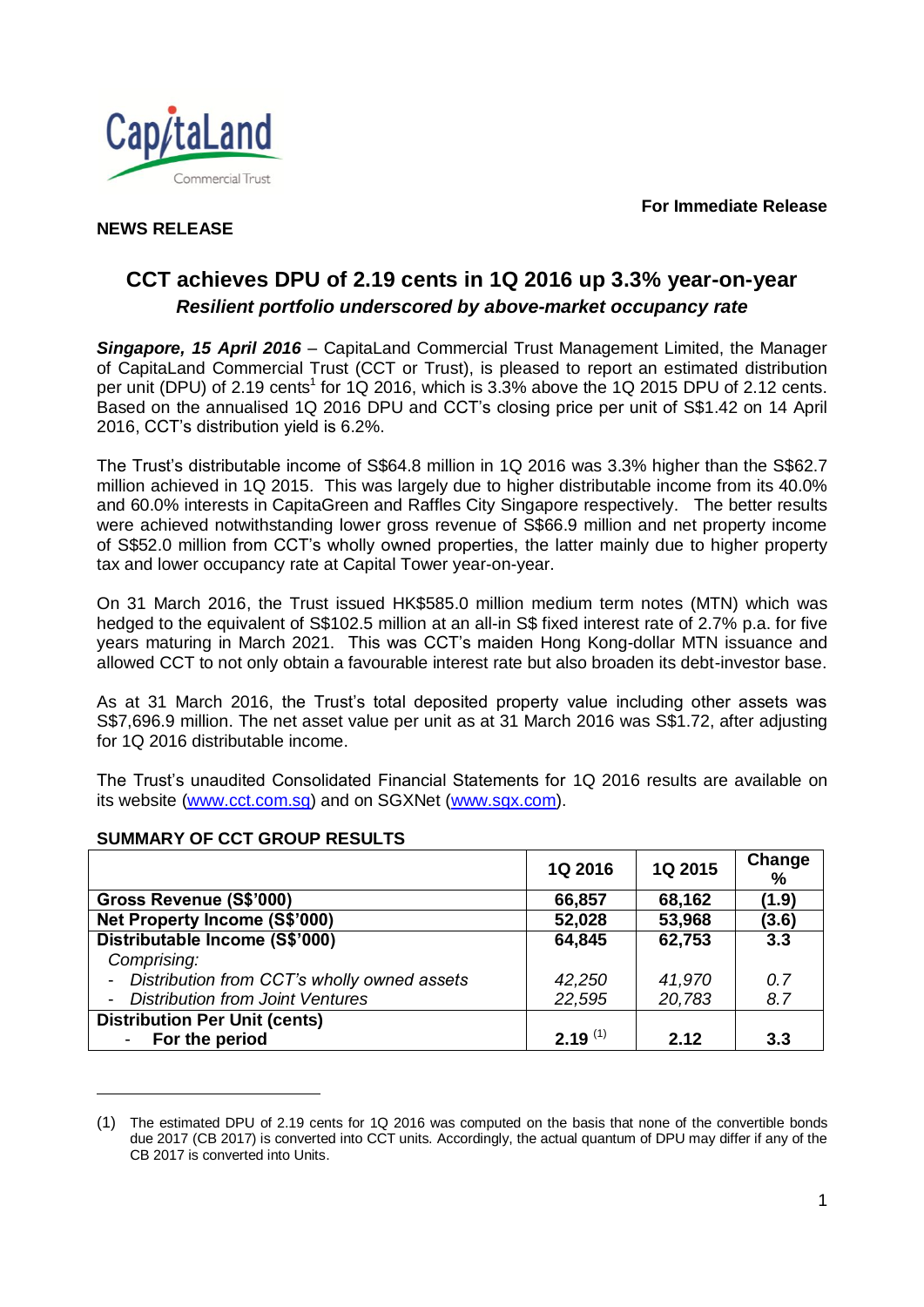Ninety-one percent (91%) of CCT's total borrowings are on fixed interest rates which limit exposure to interest rate fluctuations and provide certainty of interest expense. The Trust has a healthy balance sheet with a low aggregate leverage ratio of 30.1%.

Ms Lynette Leong, Chief Executive Officer of the Manager, said "Maiden income contribution from CCT's 40.0% interest in CapitaGreen and more distribution from CCT's 60.0% interest in Raffles City Singapore have enabled us to deliver higher growth in DPU for 1Q 2016 vis-à-vis 1Q 2015. Despite headwinds in the Singapore office market, CCT's portfolio committed occupancy rate of 98.1% in 1Q 2016 remains above market occupancy of 95.1%. This includes CapitaGreen's higher occupancy rate of 92.8% and Capital Tower's improved occupancy to 98.1%. The key debt maturity in 2016 is Raffles City Singapore's borrowings in June and we have already obtained unsecured bank facilities to refinance it."

Ms Leong added, "We will continue our proactive efforts to attract and retain tenants, and limit CCT's exposure to expiring leases this year and next. In addition, we will seek value-creation opportunities with a view to generating long-term, sustainable returns for our unitholders."

In 1Q 2016, an aggregate of 162,000 square feet of new leases and renewals were signed, more than half of which are new leases. A joint venture between CapitaLand Limited and Collective Works Pte Ltd has leased approximately 22,000 square feet on the  $12<sup>th</sup>$  storey of Capital Tower to offer premium coworking spaces and, together with other new leases signed, brought Capital Tower's committed occupancy rate to 98.1% as at 31 March 2016.

New demand in CCT's portfolio was supported by tenants from diverse trade sectors including Real Estate and Property Services, Banking, Insurance and Financial Services and Legal. New and renewed tenants in 1Q 2016 include IINO Shipping Asia Pte Ltd, Urbanco One Pte Ltd, CRH Asia Pacific Pte Ltd, Skadden, Arps, Slate, Meagher & Flom, Watson Farley & Williams Asia Practice LLP, Vulpes Investment Management, Dechert (Singapore) Pte Ltd.

Among the Trust's Grade A properties, CapitaGreen achieved monthly rents in the range of S\$11.56 to S\$12.15 per square foot (psf), while Six Battery Road and One George Street achieved monthly rents in the range of S\$11.00 to S\$13.00 psf and S\$9.90 to S\$10.20 psf respectively.

#### Outlook for Singapore Central Business District (CBD) Office Market

Singapore's Core CBD occupancy rate remained stable at 95.1% in 1Q 2016. Average monthly Grade A office market rent decreased from S\$10.40 psf in 4Q 2015 to \$9.90 psf in 1Q 2016. New above-normal office supply completing in 2H 2016 is expected to result in higher market vacancy levels.

### **About CapitaLand Commercial Trust** (www.cct.com.sg)

CapitaLand Commercial Trust is Singapore's first and largest commercial REIT with a market capitalisation of approximately S\$4.2 billion. CCT aims to own and invest in real estate and real estate-related assets which are income producing and predominantly used, for commercial purposes. The total value of CCT's deposited properties is S\$7.7 billion as at 31 March 2016 comprising a portfolio of 10 prime commercial properties in Singapore. The properties in Singapore are Capital Tower, Six Battery Road, One George Street, Raffles City (60.0% interest through RCS Trust), CapitaGreen (40.0% interest through MSO Trust), HSBC Building, Twenty Anson, Bugis Village, Wilkie Edge and Golden Shoe Car Park.

CCT has been a constituent of FTSE4Good Index Series (FTSE4Good), a series of benchmark and tradable indices derived from the globally recognised FTSE Global Equity Index Series. FTSE4Good is designed to track the performance of companies meeting international corporate responsibility standards and forms the basis for over 70 different funds and investment products.